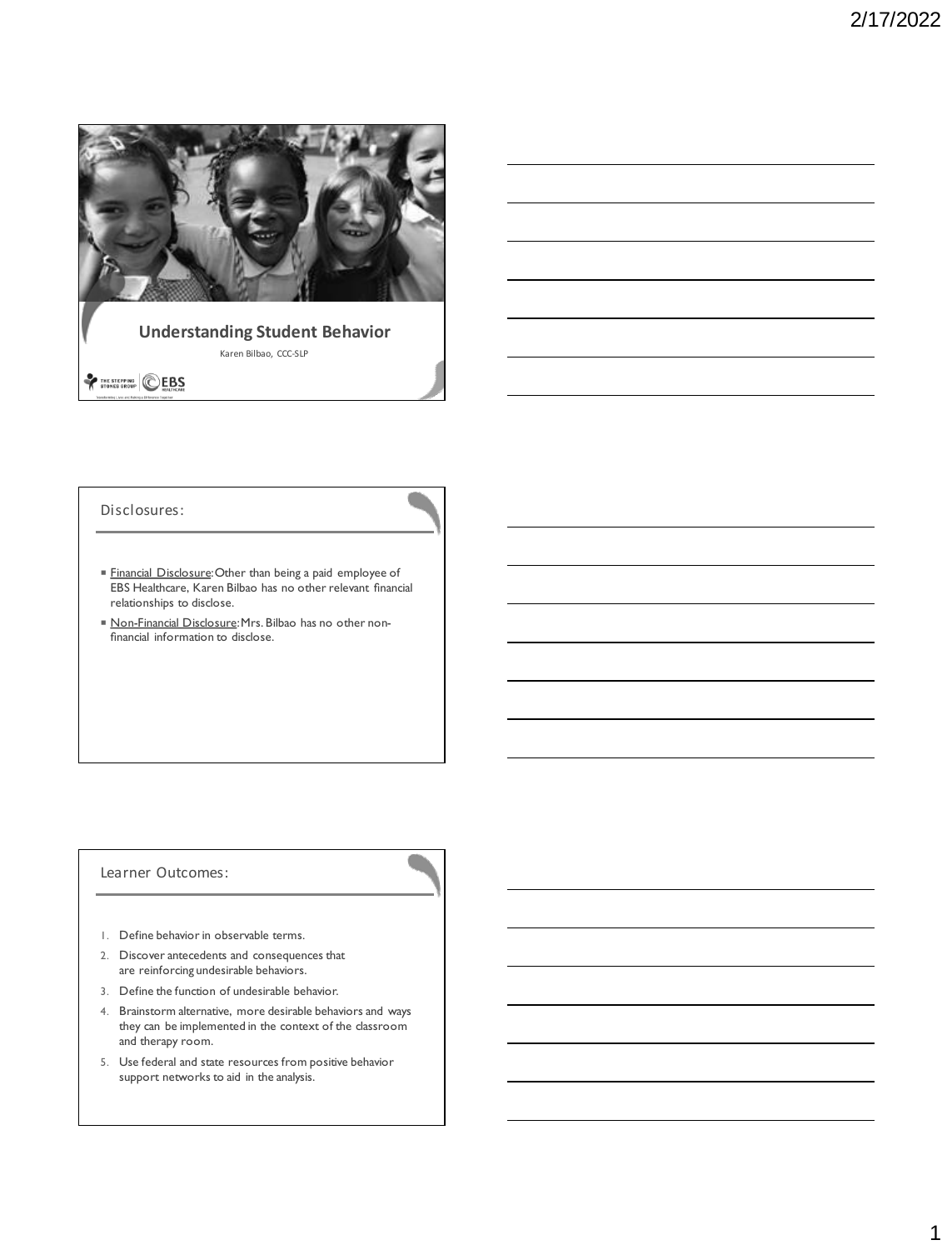



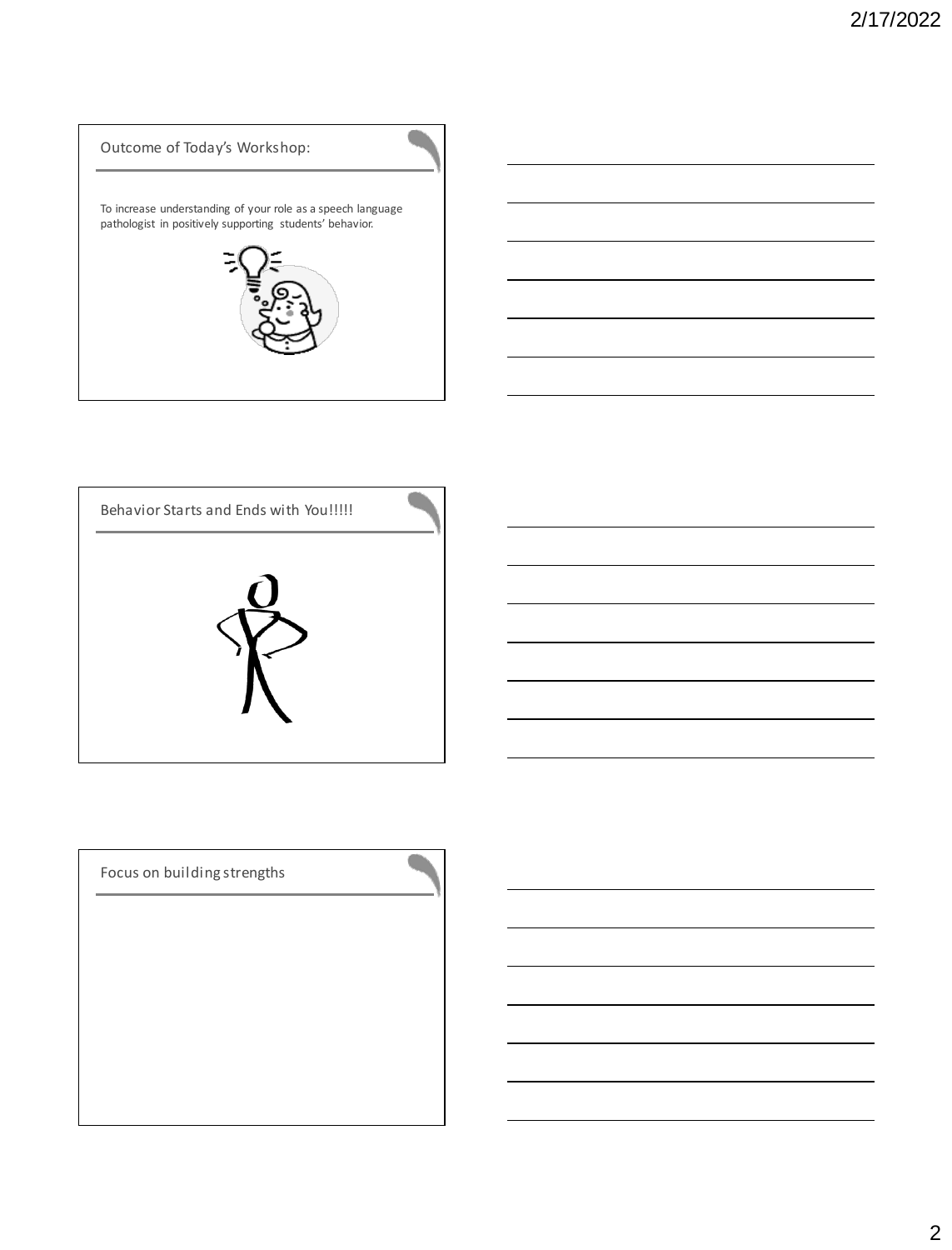



# Activity

Would you like to work on your weaknesses every day?

| LIST YOUR TOP FIVE STRENGTHS/INTERESTS | LIST YOUR TOP FIVE WEAKNESSES/LEAST FAVORITE<br><b>ACTIVITIES</b> |
|----------------------------------------|-------------------------------------------------------------------|
| 1.                                     | 1.                                                                |
| 2.                                     | 2.                                                                |
| 3                                      | 3.                                                                |
| $\overline{a}$                         | 4.                                                                |
| 5.                                     | 5.                                                                |
|                                        |                                                                   |
|                                        |                                                                   |
|                                        |                                                                   |
|                                        |                                                                   |

## Behavior Is Communication

- It is:
- Observable
- Manipulable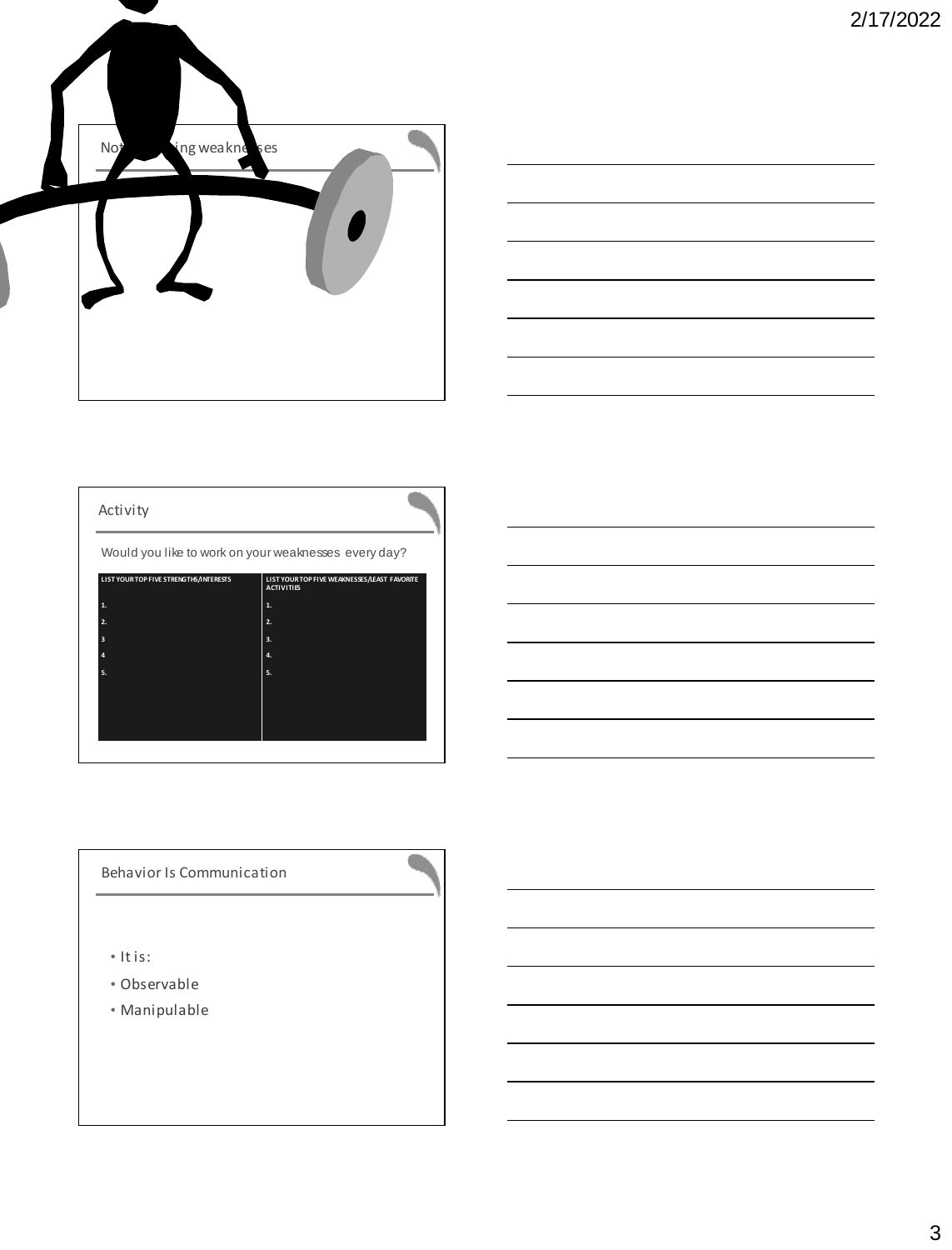### Look at behavior Rationally

- Know the triggers antecedents
- Isolate the behavior from the person
	- This is me
	- This is my behavior
- Beware of the consequences that reinforce the behavior
- Recognize associated feelings/judgements

### Figure out the Function

- To get something (attention, an item, sensory stimulation)
- To avoid something (challenging work, interaction with certain people, humiliation)
- To move toward pleasure and away from pain

Other Functions – from Maslow's Hierarchy of Human Needs

- Physical Needs(Hunger; insufficient sleep)
- Security (Feeling welcome/supported by teacher; acquiring self-confidence)
- Social (Fitting in with a clique or peer group)
- Ego (Power, control, choice)
- Self-Actualization (Achievement; competence, success)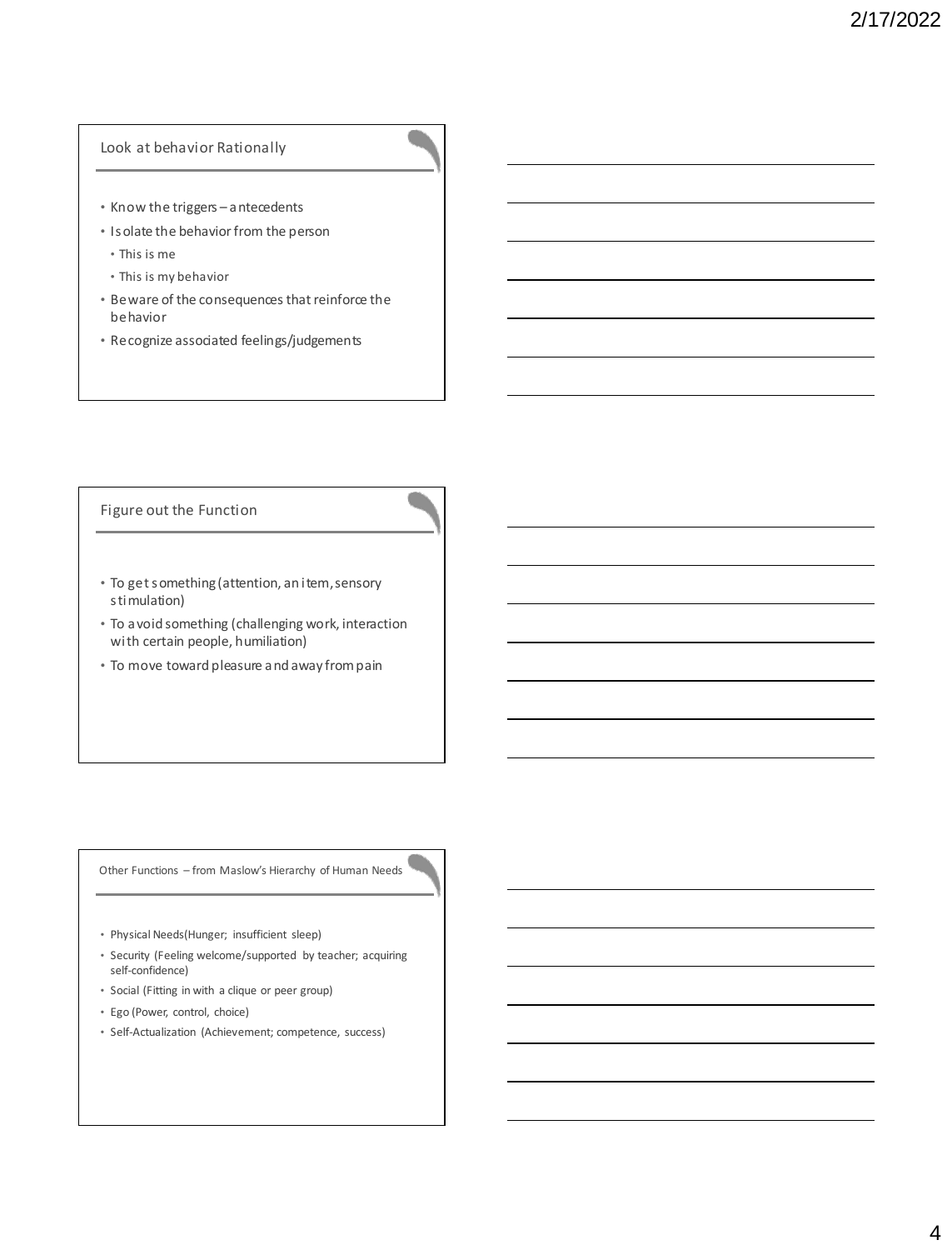### Understanding

• Once we understand the function, we can figure out a socially appropriate behavior that satisfies that function.

## My Problem Behavior

- A Triggers (**A**ntecedents)
- B My Problem **B**ehavior
- C **C**onsequences Responses of Others
- Function "What am I getting out of behaving like this?"
- Learn an alternate, socially-appropriate strategy

### Small Group Activity

- Identify one of your own problem behaviors that affects your professional work.
- Use the worksheet to examine the behavior.
- Look at History/Triggers/Reinforcers.
- Figure out the function and find a socially appropriate alternative behavior.
- Group Share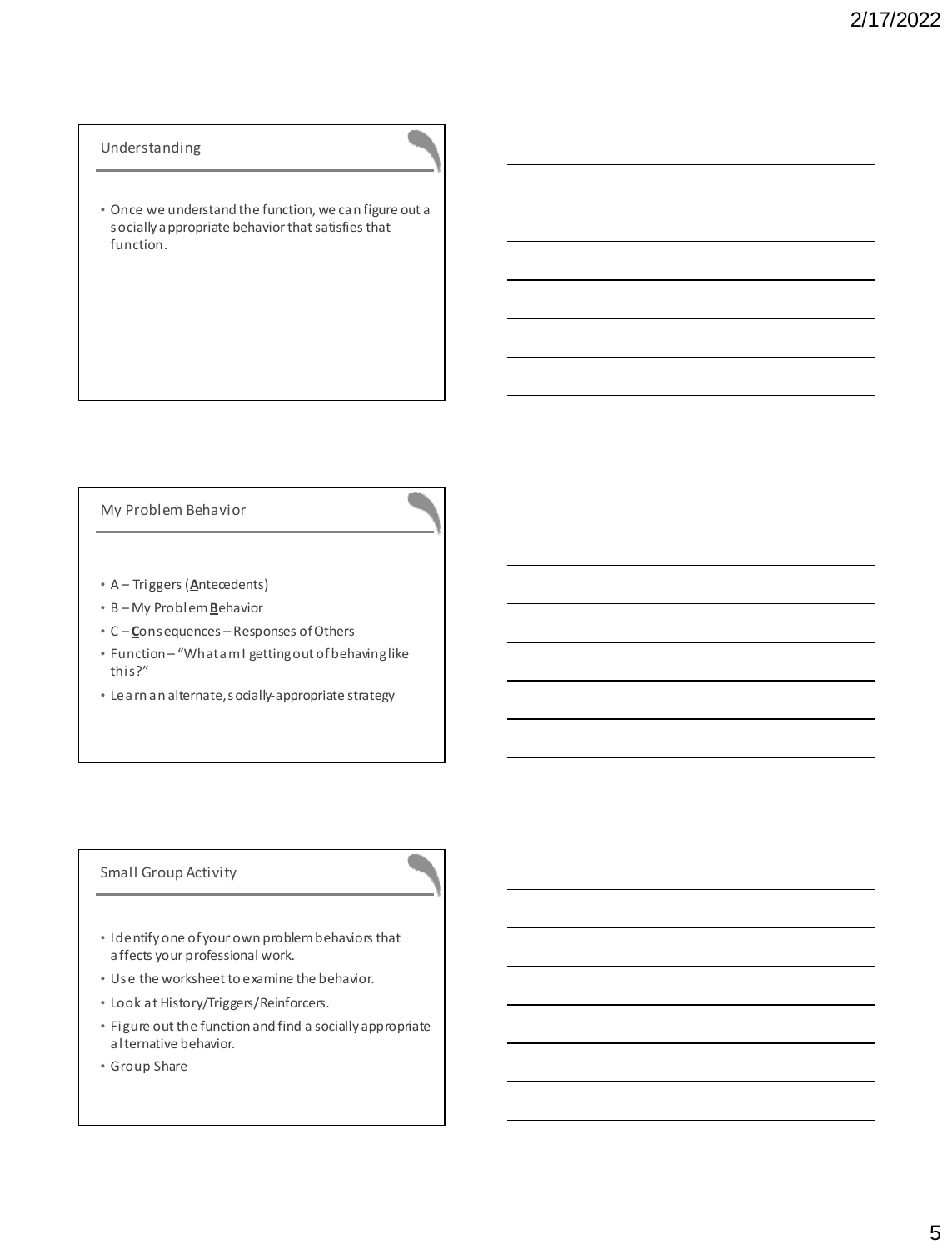## The Positive Behavior In Schools (PBIS) Initiative

PBIS is sponsored by the New Jersey Department of Education, Office of Special Education, in collaboration with The Boggs Center at Rutgers-RWJMS. PBIS is funded by IDEA, part B. www.njpbs.org

- Mission: Replacing problem behavior with positive behavior
- A framework for preventing problem behavior and supporting a student's social, emotional and behavioral needs



# Behavioral Success with PBIS

- Involve the students in decision-making
- Use the students':
- Strengths
- Interests
- Academic competencies
- Functional Skills
- Look at what they CAN do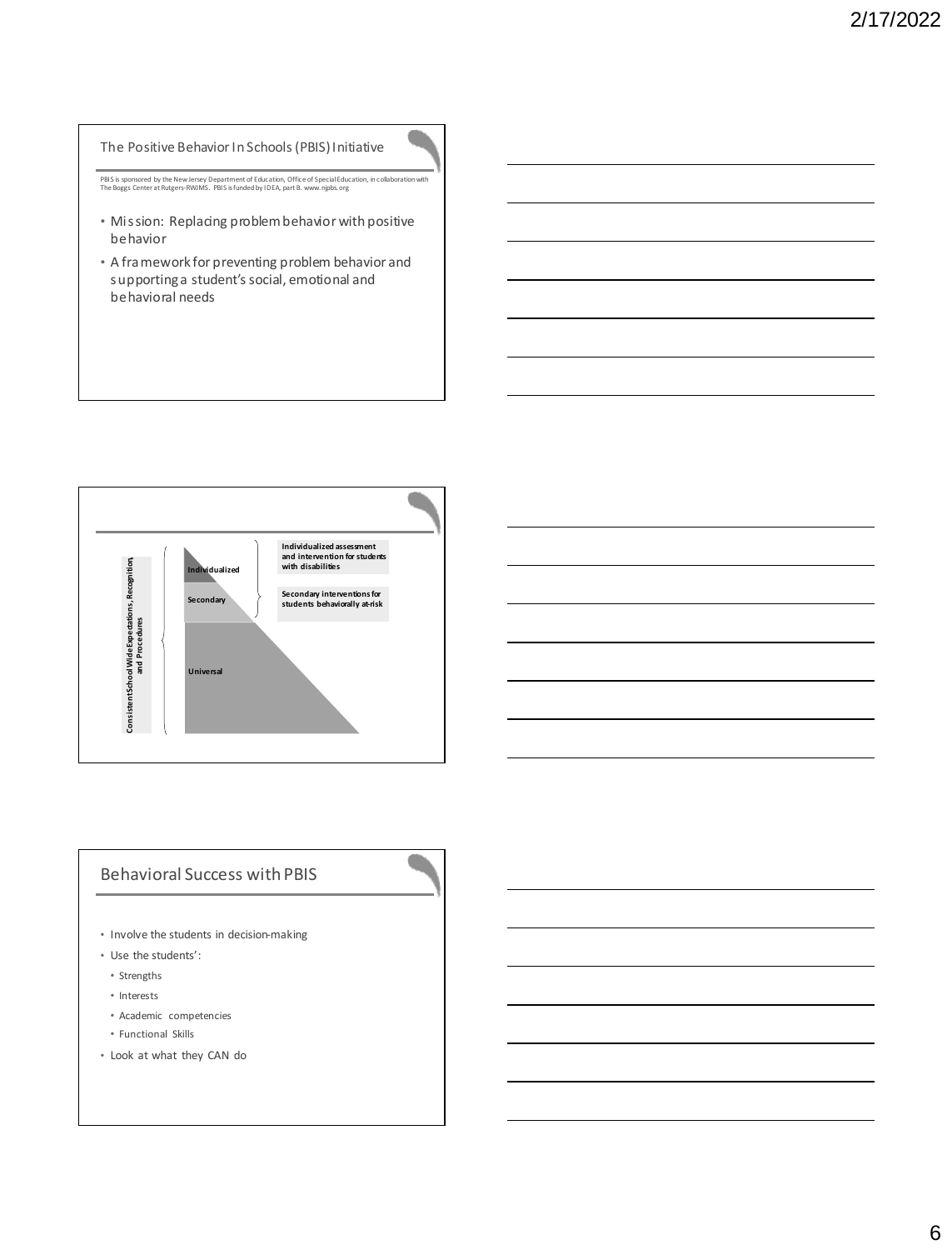# PBIS Says to Look at making Changes in Three Areas

- The Environment
- Staff Responses
- Skills Building

# Environmental Triggers

- Clutter in classroom/therapy room
- Design of the classroom/therapy room not conducive to learning
- Distraction or overstimulation from sensory input
	- Too much noise or too quiet
	- Offensive smells
	- Light that's too bright or insufficient light

# Environmental **Triggers**

- Unspecified classroom/therapy room rules and routines
- Rules/Routines MUST be posted (with pictures)
- Unexpected transitions in schedule/routine
	- Will a visual schedule help?
	- Can a song, tone or gesture be used to signal transitions?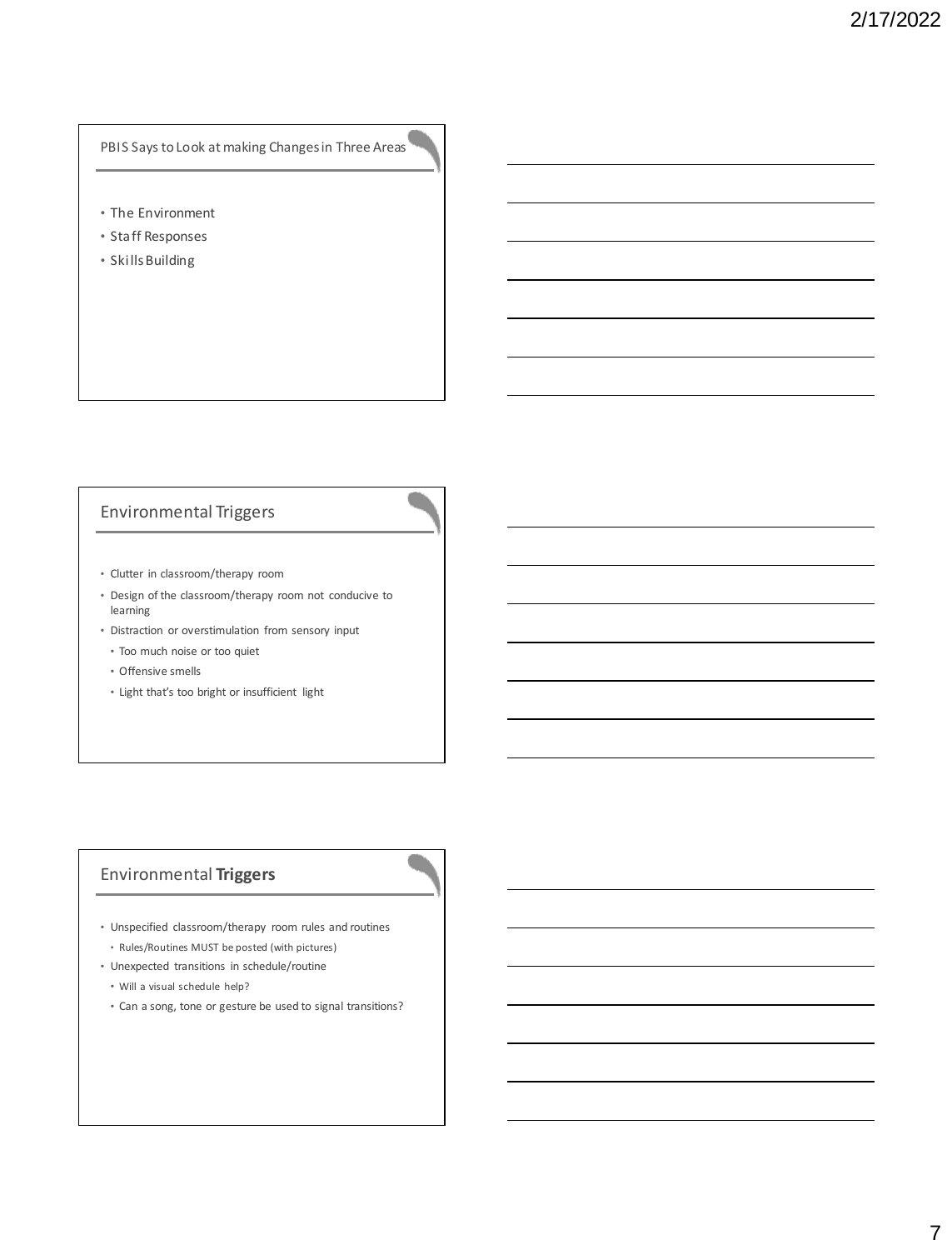

How Do We Positively Reinforce Behavior?

# Attention

- Social Praise
	- Verbal
		- Non-specific "Good job!"
		- Specific "You read that sentence fluently."
	- Non-Verbal
		- Smile
		- Nod
		- Thumbs up
		- High five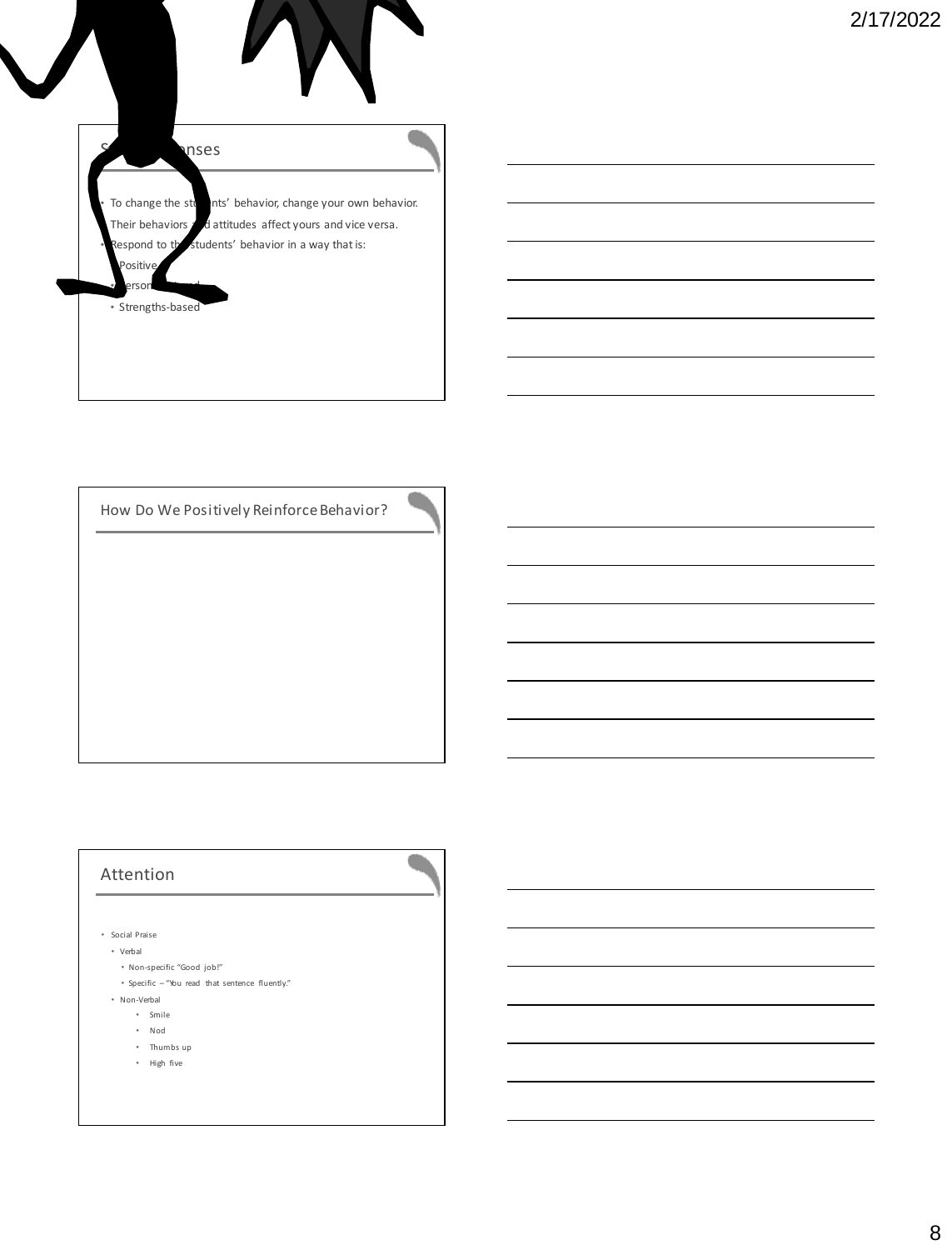# Activities

- Spend time with the teacher, therapist or aide
- Take a walk
- Play a game
- Watch a video
- Other favorite activity

# Affirmations

• Positive statements that remind the students of their strengths and the things they CAN DO, like:

•

- "You are kind."
- "You are so helpful."
- "It was so nice of you to let Jenna go first."
- "Thank you for picking up that card for me, Leslie."

# Tangibles

- Food (Cheerios, Pretzels)
- Tokens
- Tickets
- Stickers
- Checks
- Stars
- Points
- Access to toys/games/puzzles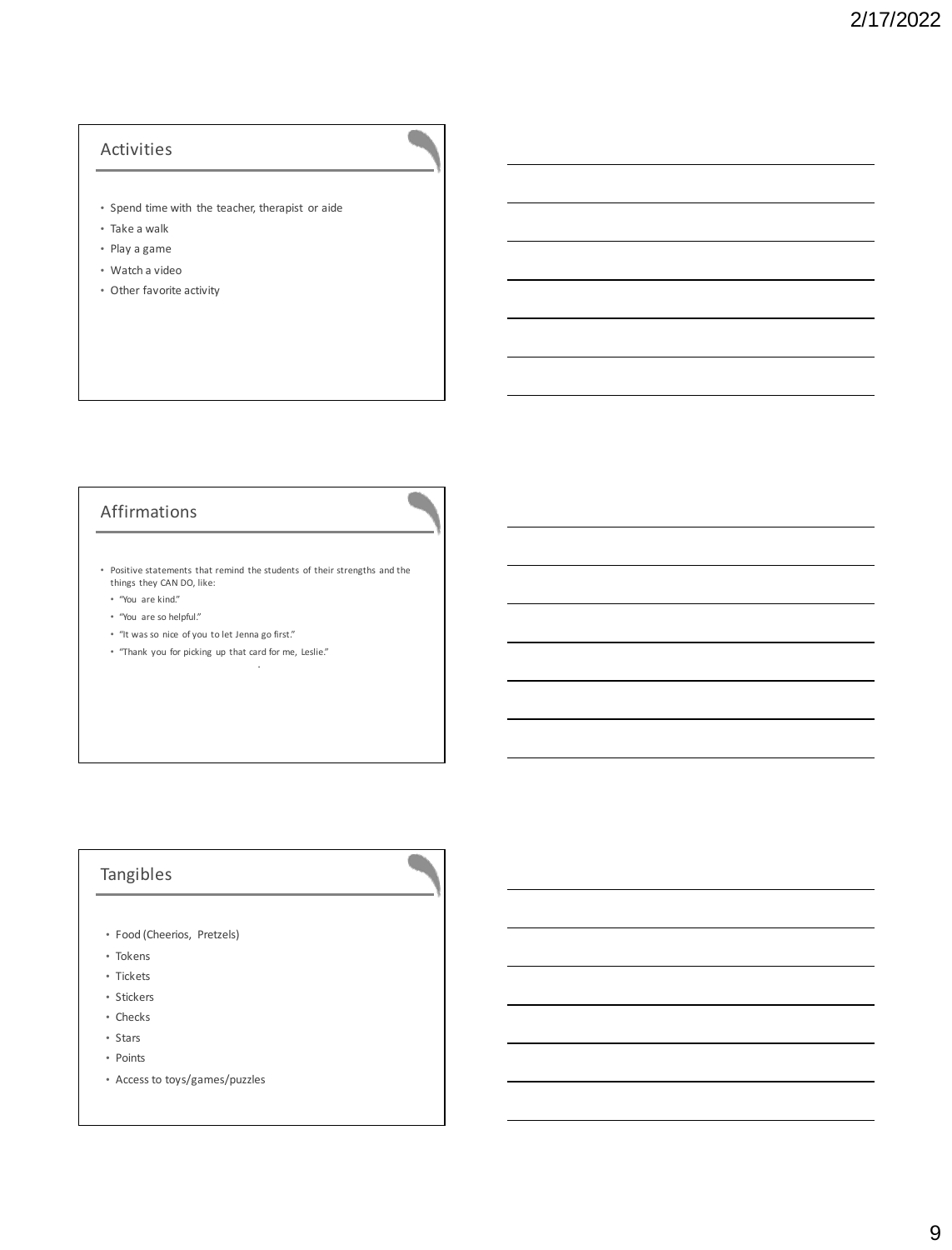# Tangibles – Bucket Fillers



 $\blacksquare$ 





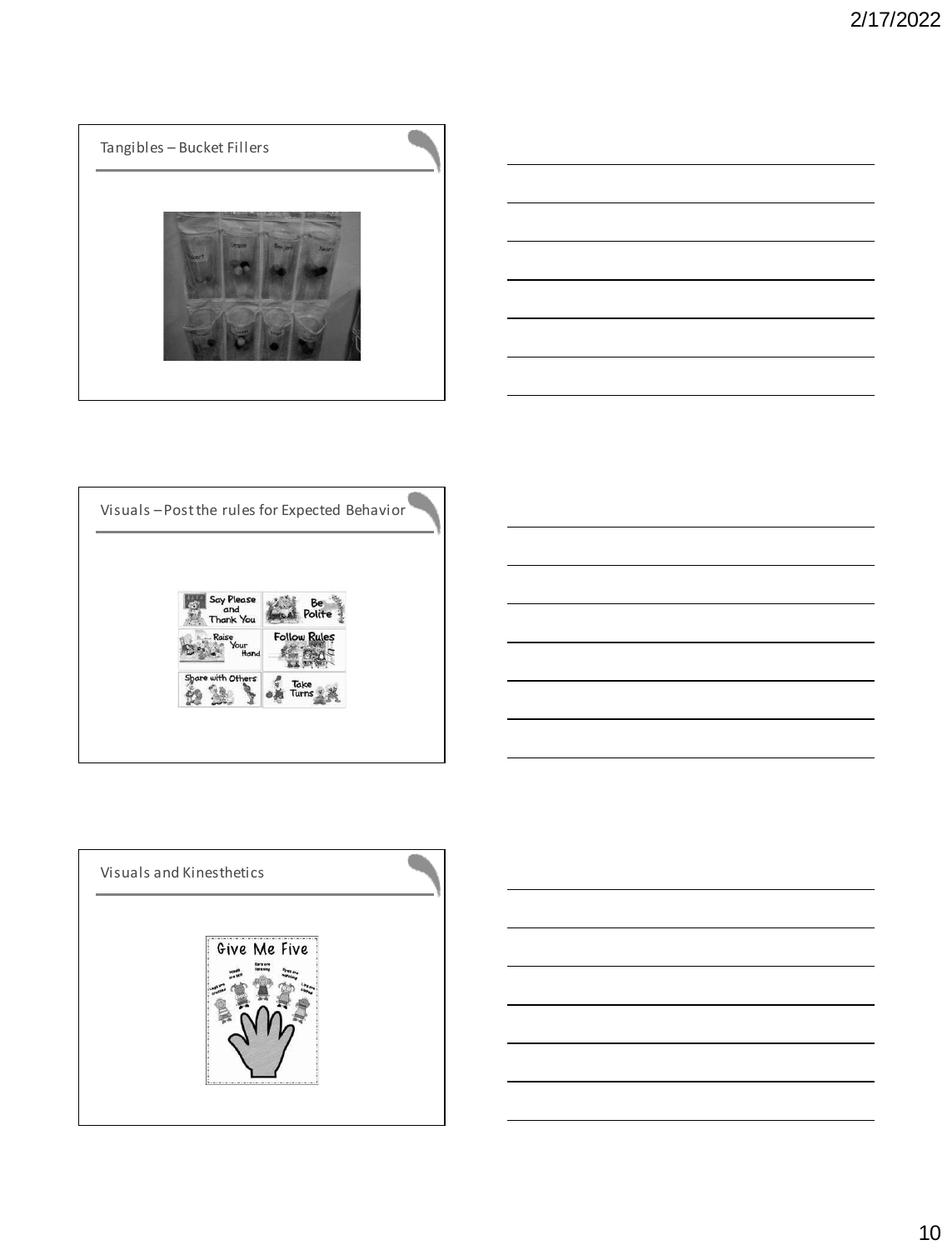

![](_page_10_Picture_2.jpeg)

![](_page_10_Figure_3.jpeg)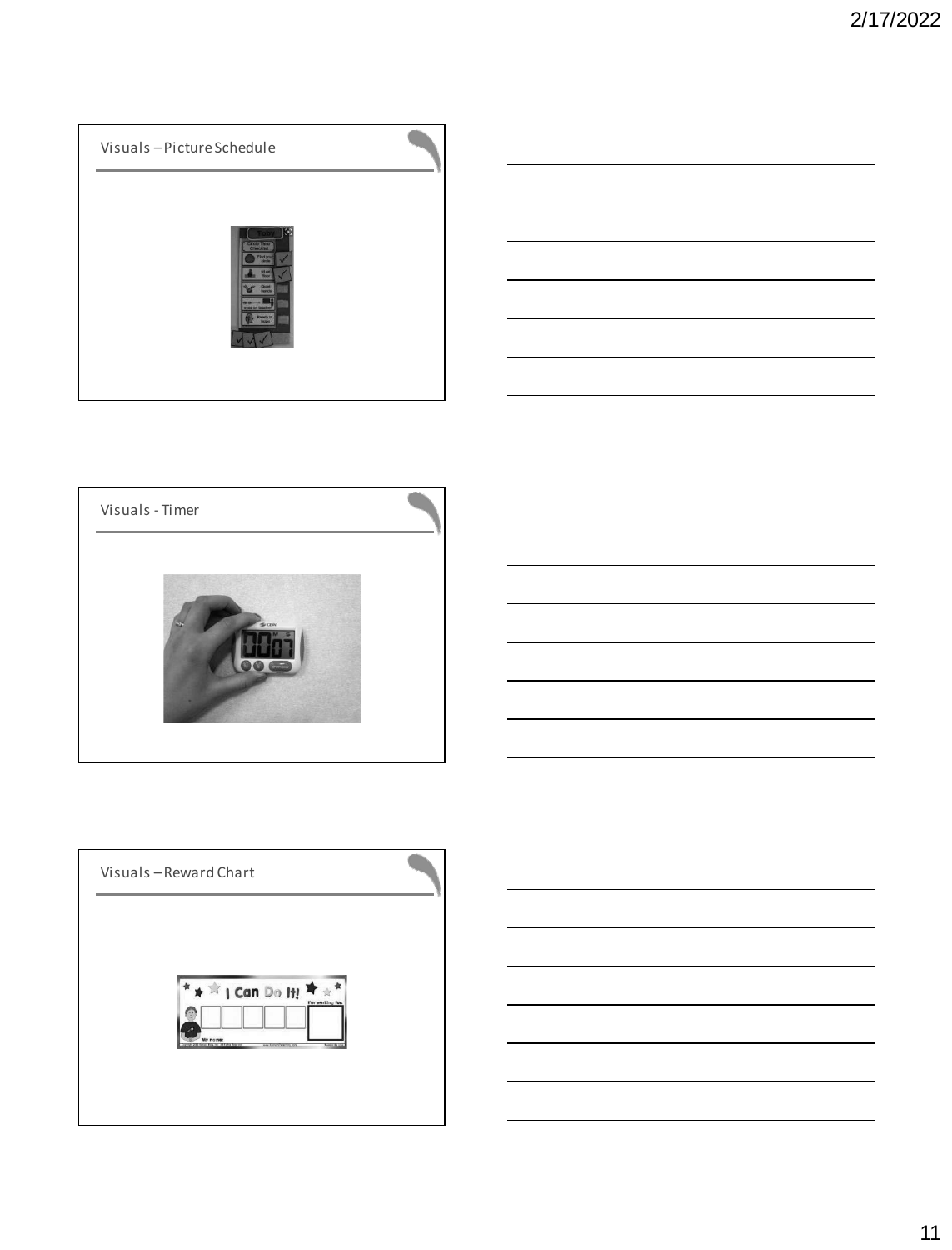![](_page_11_Picture_1.jpeg)

![](_page_11_Figure_2.jpeg)

![](_page_11_Picture_3.jpeg)

![](_page_11_Picture_4.jpeg)

# Skills Building

- Replace a problem behavior with an acceptable, alternative behavior
- Take the time to teach positive behaviors!
- Model (Including self-regulation)
- Tell social stories
- Act out scenarios
- Teach behavior in the same way you teach speech/language therapy skills, through: • Prompting
- Cueing
- Redirecting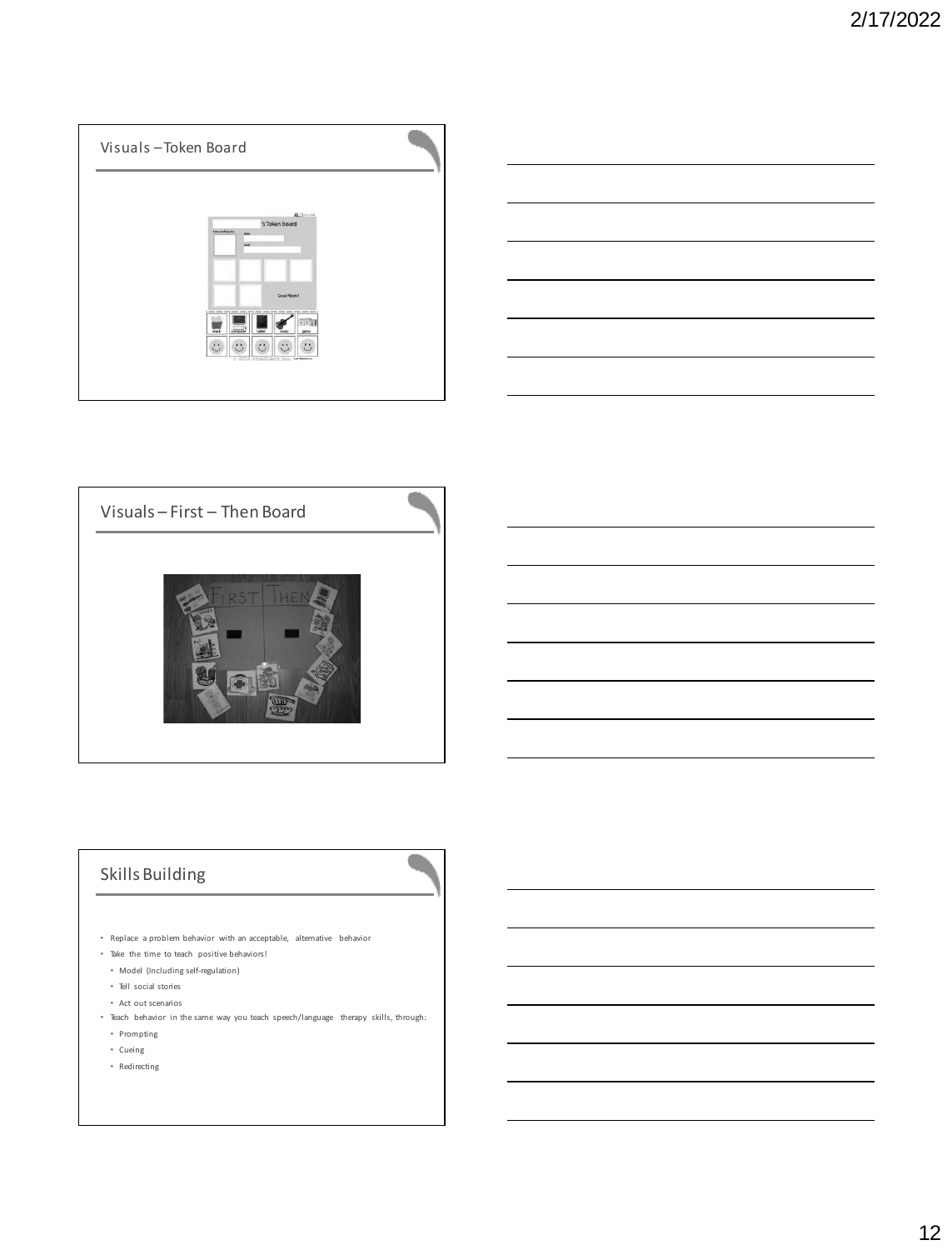# Skill Building –Modeling http://www.nea.org/tools/52062.htm

- 
- Think aloud through the steps to solve a problem.
- Enlist the students' help by brainstorming together solutions to a problem.
- Listen with respect to what students are telling you, given the appropriate time.
- Show your human side when you can!
- Model positive social interactions with the classroom teacher.
- Sing!
- Singing brings joy and fun to teaching behavior and following rules.
- Use simple tunes like "The Clean Up Song" or "We're Walking Back to Class"

#### Modeling – Self Regulation<br>https://nurtureandthriveblog.com/how-to-teach-your-child-self-regu https://nurturean

![](_page_12_Picture_12.jpeg)

- Help students recognize the "higher goal" and control their impulse for immediate gratification.
- Don't pass up teachable moments.

GR AY, C AR OL. 1 991

- Acknowledge how difficult it is for students to wait for something they want.
- Teach students to create simple steps to obtain a goal.
- Give students a chance to "let go" every once in a while.

Using Social Stories to Redirect Behavior

A social story describes a situation, skill or concept in the form of a simple story that the student can relate to and understand.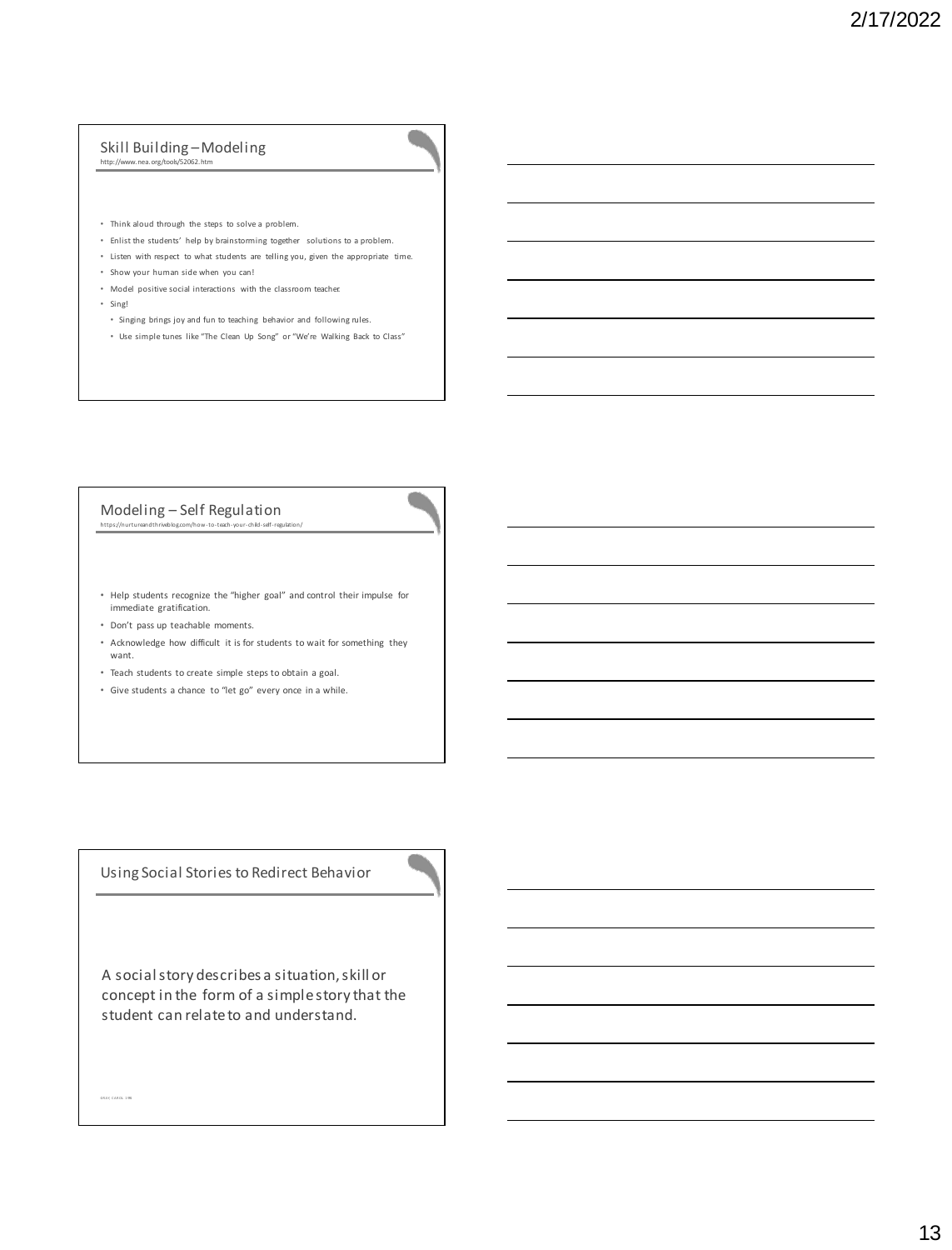### Examples of Social Stories

### **Line Leader Story**

My name is Andrew. I am in the first grade. Sometimes, the children in my class form lines.

The children in my class stand in a line when we are getting ready to go to another part of the school. Children do move a little when they stand in a line. Children may move to scratch, or fix their shirt, or their shoe. Sometimes, because they are standing close together, children may touch one another. Many times, it is an accident when children touch one another in line. They were not planning to touch another child.

### Line Leader Story

The children in my class walk in a line to move safely in the halls. Walking in a line keeps children in order, too. It is a safe and organized way to move many children.

Sometimes, I may be the Line Leader. This means that the other children in my class will walk behind me.

Sometimes, I may be second, or third, or fourth, or another position.

Many children in my class like to be the line leader. My teacher knows who should be first in line. Teachers know about being fair, and try to make sure each child is Line Leader now and then. My turn to be Line Leader gets closer every time the children in my class walk in a line!

GR AY, C AR OL. 1 991

### Verbal Redirecting

- Calmly call the student's name
- Maintain eye contact
- Calmly and clearly say what you want the student to do (i.e. Sit in the chair)
- Reflect, clarify, or summarize the situation
- Suggest an appropriate behavior the student can engage in.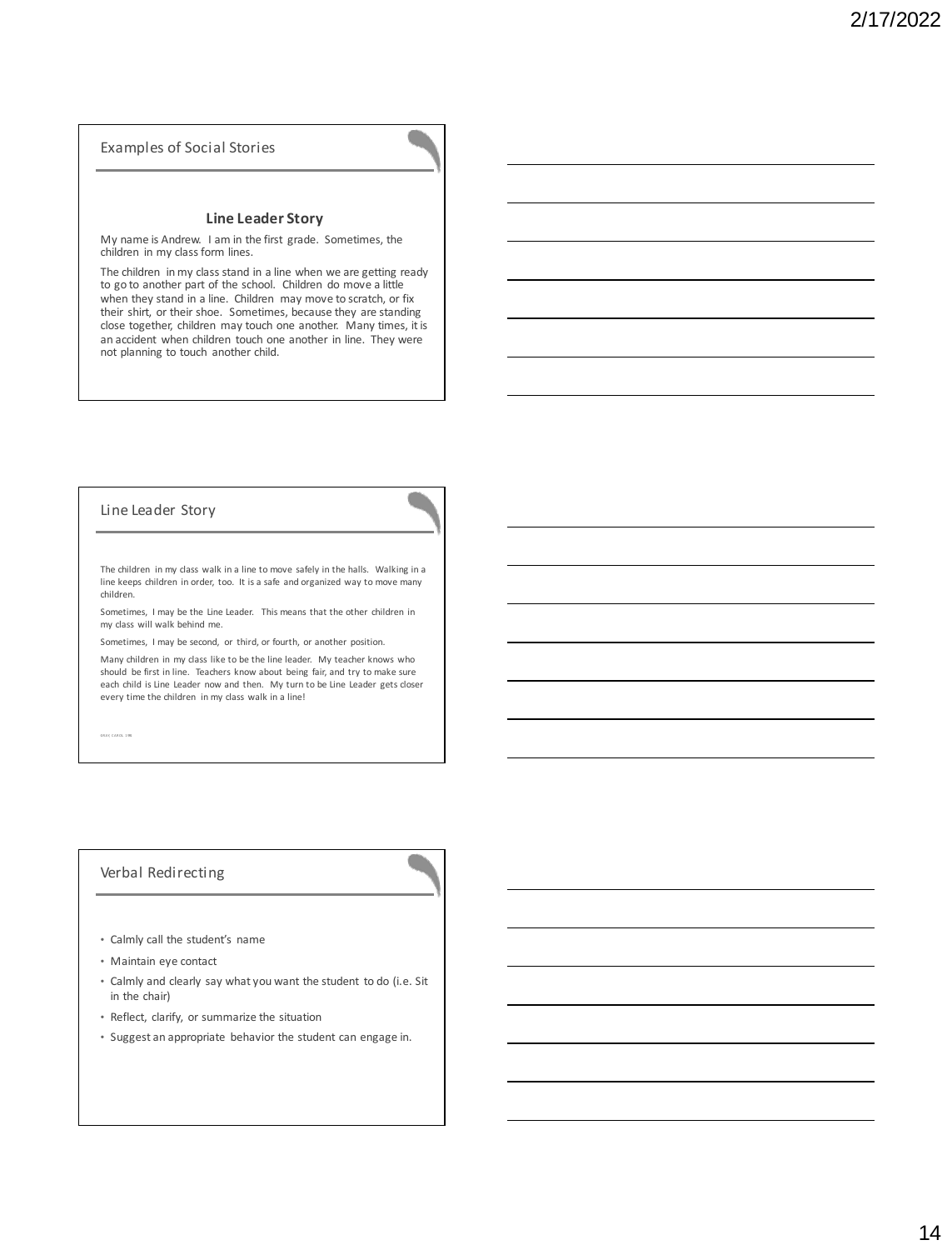## Thinking Differently about Behavior

- What is the function of the behavior?
- What is in our control to change (Hint: Think, "Antecedent!")
- How did we respond?
- How can we respond differently?

### Responding to Disruptive Behavior

- Attend to other student's appropriate behavior
- Move calmly to the student who is disrupting
- Speak to the student in private
- Use a calm, neutral voice
- Establish clear limits for the behavior

## Responding to Disruptive Behavior (continued)

- Separate the student from the behavior (i.e., "Calling your classmates names is disrespectful" is better than "You are being very disrespectful").
- Offer choices of options and then put responsibility for making a plan on the student (with supports from you).
- Provide feedback for making a good choice.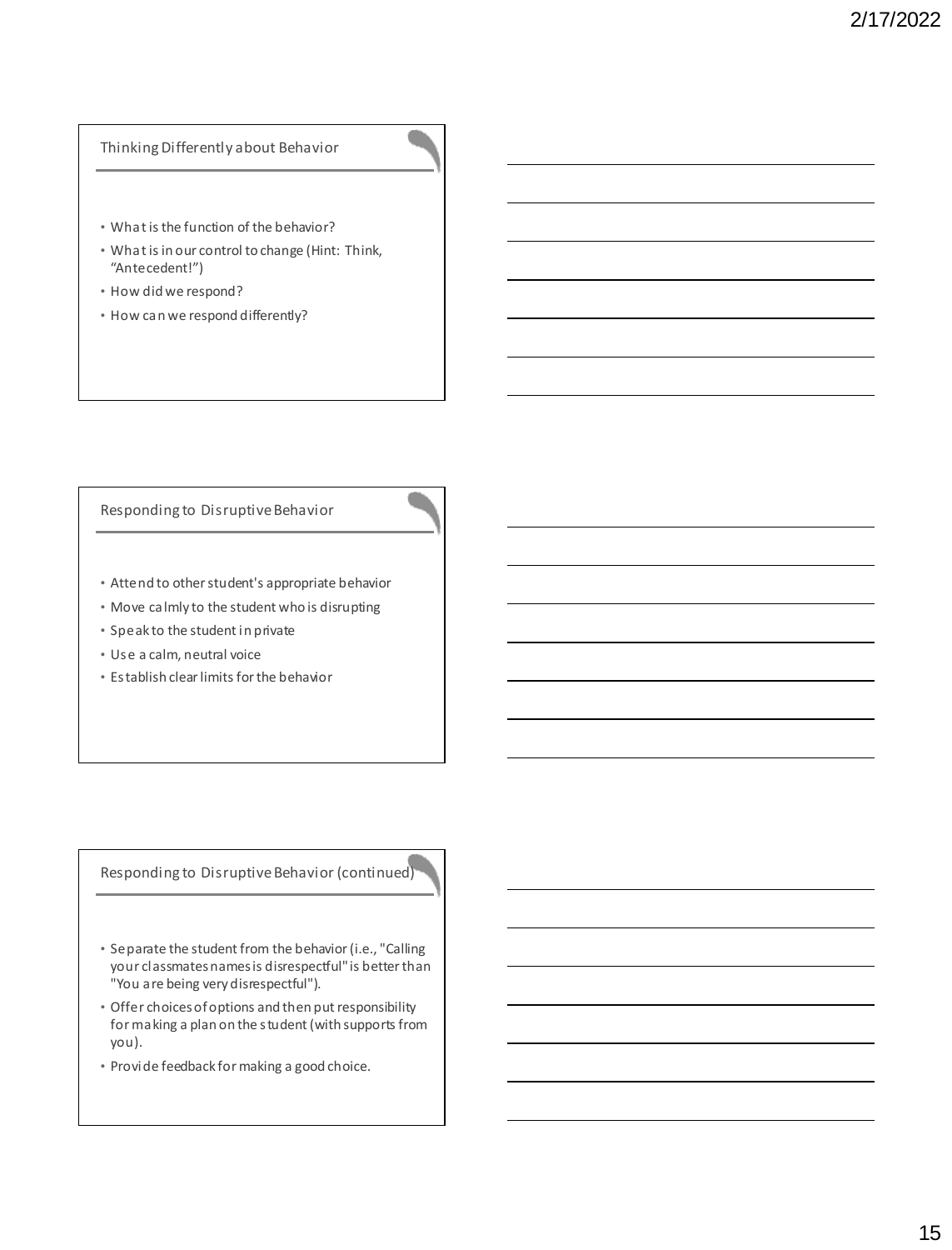![](_page_15_Figure_1.jpeg)

#### Developing a redirection protocol

- Research supports having a consistent –non-confrontational protocol for responding to occurrences of behavior AND training for staff on how to implement the protocol.
- How can this protocol be adapted for the speech setting?
- *Handout – "Student Problem Behavior – Redirection Protocol"*

PBIS is sponsored by the New Jersey Department of Education, Office of Special Education, in collaboration with The Boggs Center at Rutgers-RWJMS. PBIS is funded by IDEA, part B. www.njpbs.org

### When Behavior Persists…….

- Reduce interactions with the student
	- Teacher/therapist steps back from confrontation and/or disengages from the debate
- Instead of keeping the conflict going
- Lower your voice
- Repeat one phrase broken record technique ("Time to start work.)
- Provide praise/reinforcement when the student starts to work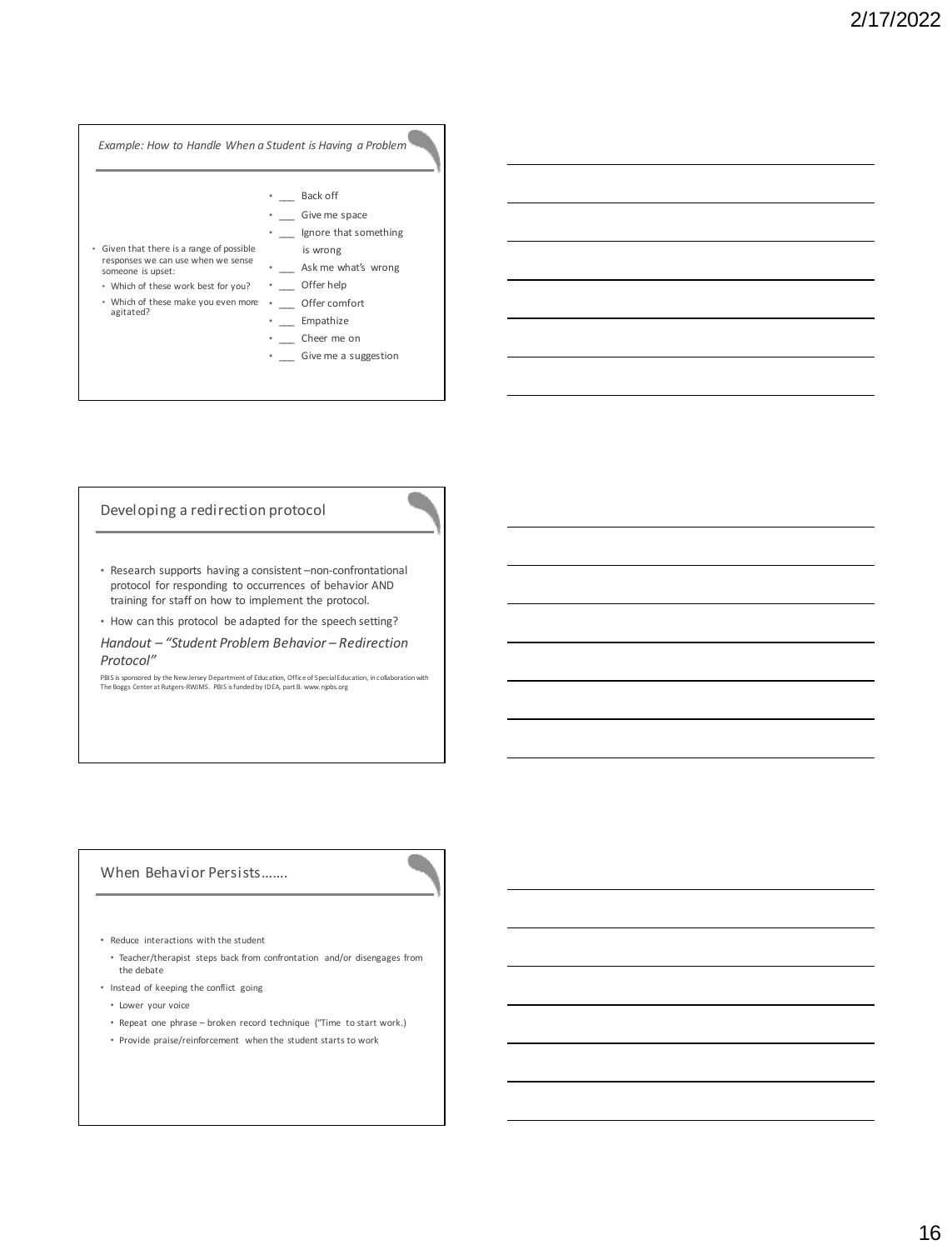### When Nothing works….

- Remove the audience if you can.
- Remove the student back to class or to the main office as a last resort.
- Note: Removal may reinforce the behavior by providing an escape, which may be the "function."
- Follow school protocols.

### Develop a Plan to Prevent Future Occurrences

- Does a BIP exist (IEP)?
- If not, create a "Redirection Protocol"
- Involve the student and parent (if feasible)
- Teach strategies in Tier 3
- Utilize students' strengths/interests
- Offer visuals/ tangibles/ preferred items/ activities as reinforcers

## Context for Implementation

- 3-Tiered Model –Universal, Secondary, Individual
- www.njpbs.org
- Connect to School-Wide Programs/Classroom-wide systems
- Model behavior skills in Tier One (Whole Group).
- Practice skills in Tier Two (Small Group).
- Intervene with individuals (BIPS, Redirection Protocols, Specialized Strategies) in Tier Three.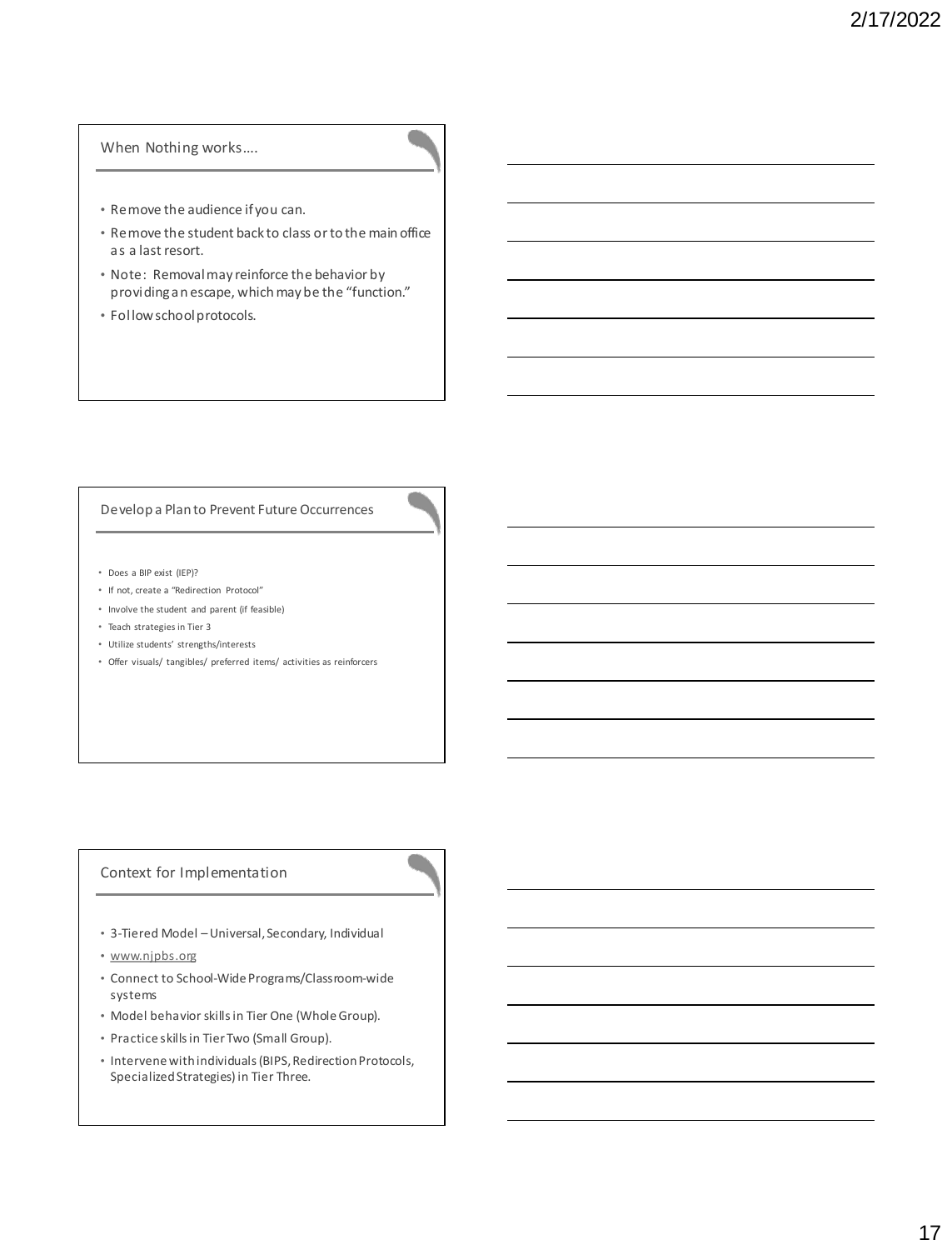![](_page_17_Picture_1.jpeg)

## Mindfulness for Students

- Always insure that students know why they are in speech/language therapy.
- They should be able to tell what they are working on.
- Emphasize the importance of what they are learning in therapy motivation and background knowledge.
- Insure that the task/activity is at their level of ability.
- State the objective of the session before you begin "Today we are working on summarizing a passage. That means we are able to tell what it is about in our own words."
- Review the behavior expectations for the session, using prompts and cues.
- Involve the students in progress monitoring.
- Let them know how they are doing.
- How do they think they are doing?

## Engaging the student in Monitoring their own Progress

- Involve students, where appropriate, in creating criteria:
- For speech/language goals
- For effort, or for specific behavioral goals like:
- Sitting up straight
- Keeping within their own boundaries
- Breathing deeply in and out
- Staying quiet while waiting their turn
- $\cdot$  Rate the students' behavior on a scale, like 1-5, instead of a binary plus/minus system
- Allow the students to rate themselves on the same criteria
- Compare your scores and conference
- Challenge the students to beat their scores next session